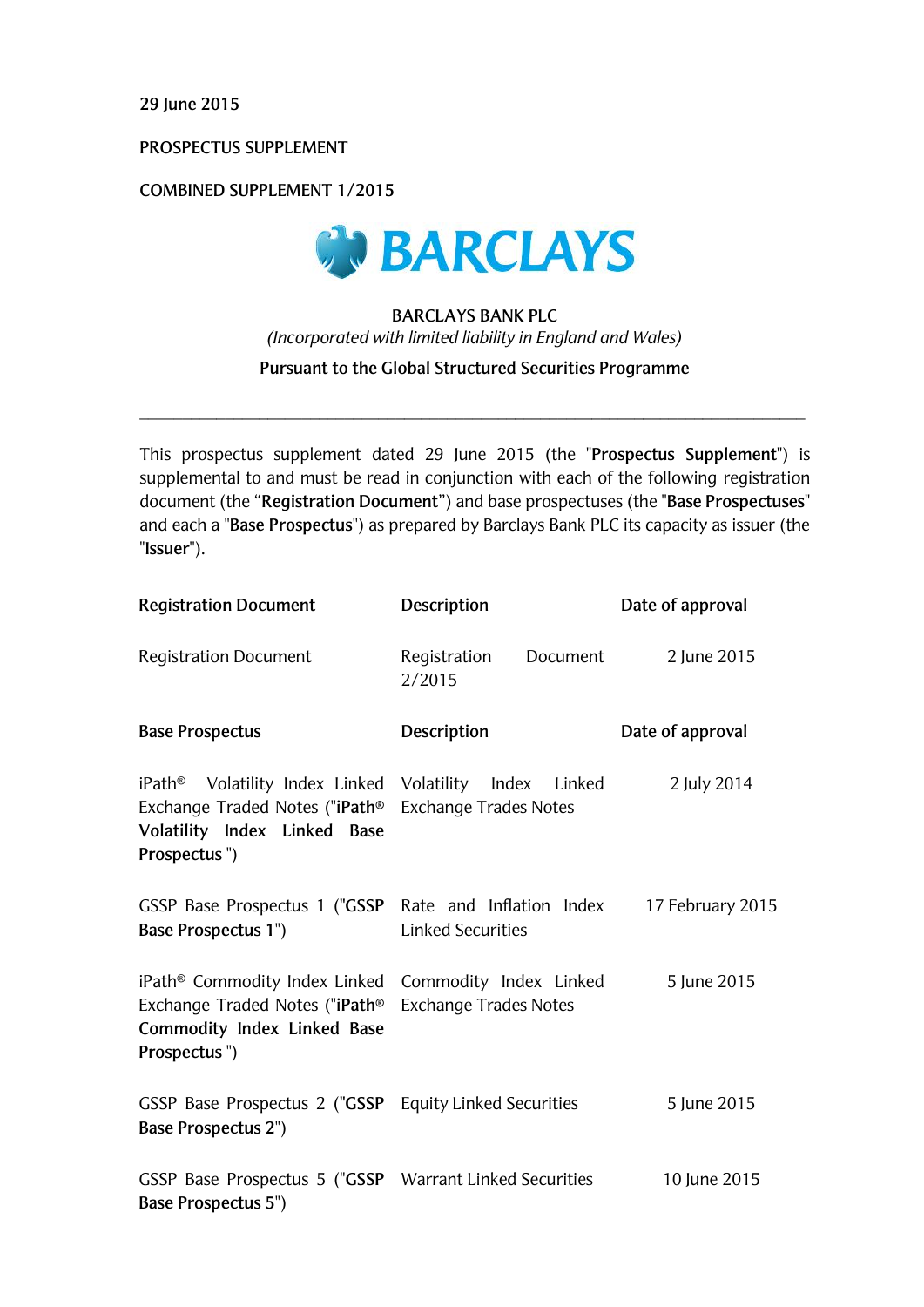This Prospectus Supplement constitutes a (i) registration document supplement in respect of the Registration Document and a (ii) base prospectus supplement in respect of each of the Base Prospectuses, in each case for the purposes of Directive 2003/71/EC (and amendments thereto) (the "**Prospectus Directive**") and for the purpose of Section 87G of the UK Financial Services and Markets Act 2000 ("**FSMA**").

The purpose of this Prospectus Supplement is to:

- 1. supplement to the Summary
- 2. supplement the Risk Factors;
- 3. supplement the information relating to the Issuer and the Group; and
- 4. supplement the information relating to the ratings.

Each of the Base Prospectuses incorporates the Registration Document by reference.

The Registration Document and each of the Base Prospectuses shall be supplemented as follows:

#### **1. Updates to the Summary**

In respect of GSSP Base Prospectus 1, the information appearing in the third column of Element B.17 of the Summary is updated with the addition of the following language:

"The short-term unsecured obligations of the Issuer are rated A-2" and "the long-term obligations of the Issuer are rated A-".

#### **2. Amendments to Risk Factors**

(a) In respect of the Registration Document and each Base Prospectus, the information under the heading entitled '*Rating agency methodology changes'* shall be updated to read as follows:

'While ratings reviews anticipated in 2015 have now been concluded, there is a risk that the downgrade actions taken, or any potential future downgrades, could impact the Group's performance should borrowing cost and liquidity change significantly versus expectations or the credit spreads of the Group be negatively affected'.

(b) In respect of the Registration Document and each Base Prospectus, the information under the heading entitled '*A downgrade of the credit rating assigned by any credit rating agency to the Issuer or the Securities could adversely affect the liquidity or market value of the Securities. Credit Ratings downgrades could occur as a result of,*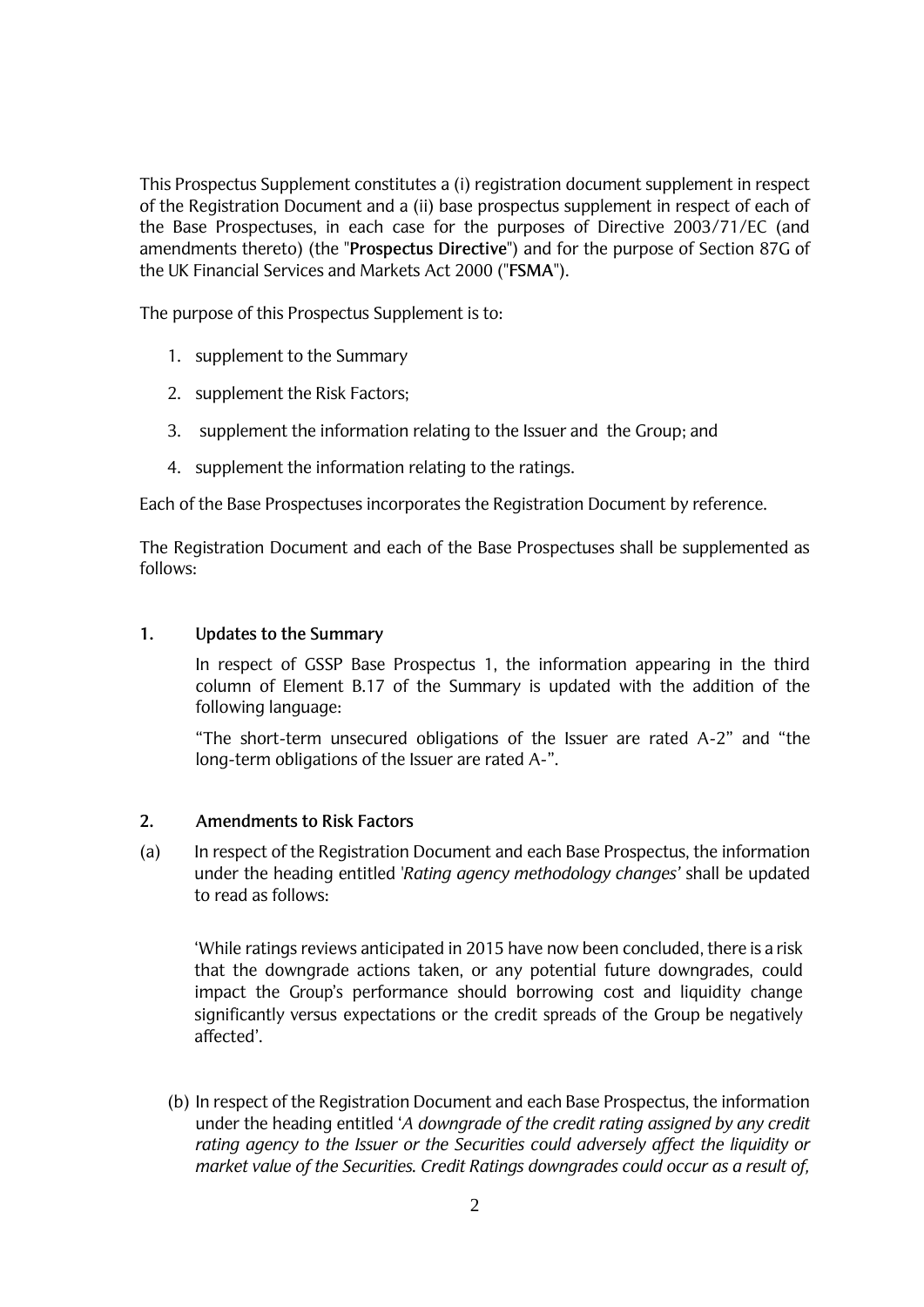*among other causes, changes in the ratings methodologies used by credit rating agencies' views of the level of implicit sovereign support for European banks and their groups are likely to lead to ratings downgrades*' shall be updated to read as follows:

Moody's, Standard & Poor's and Fitch each published revised methodologies applicable to bank ratings (including the Issuer and Barclays PLC) during 2015 which resulted in credit rating actions being taken on the Issuer's ratings and the ratings of Barclays PLC. Further revisions to ratings methodologies and actions on the issuer's ratings or the ratings of Barclays PLC by the credit rating agencies may occur in the future.

### **3. Amendments to the Issuer and the Group**

In respect of the Registration Document, the information in the third paragraph under the heading entitled 'The Issuer and the Group' shall be updated to read as follows:

'The short term unsecured obligations of the Issuer are rated A-2 by Standard & Poor's Credit Market Services Europe Limited, P-1 by Moody's Investors Service Ltd. and F1 by Fitch Ratings Limited and the unsecured unsubordinated long-term obligations of the Issuer are rated A- by Standard & Poor's Credit Market Services Europe Limited, A2 by Moody's Investors Service Ltd. and A by Fitch Ratings Limited'.

## **4. Amendments to information relating to Ratings**

In respect of GSSP Base Prospectus 1, GSSP Base Prospectus 2, iPath® Commodity Index Linked Base Prospectus and iPath® Volatility Index Linked Base Prospectus, the information in the section entitled "*Important Legal Information*", sub-heading "*Ratings*" and further in the Registration Document, in the section entitled "*General Information*", sub- heading "*Ratings*" shall be updated to read as follows:

"The short term unsecured obligations of the Issuer are rated A-2, and the long-term obligations of the Issuer are rated A –".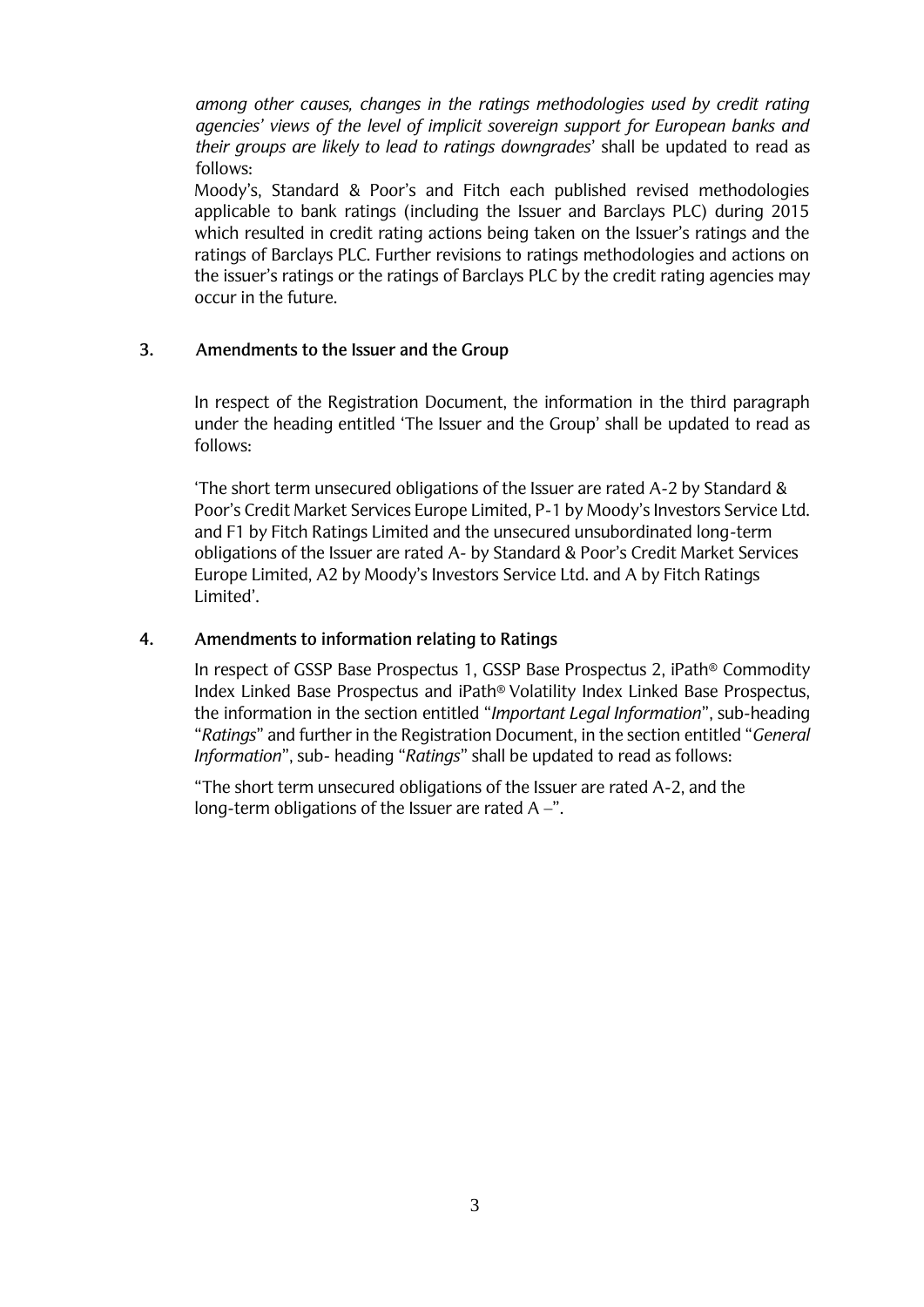Terms defined in the Registration Document and the Base Prospectuses shall, unless the context otherwise requires, have the same meanings when used in the Prospectus Supplement (in relation to the Registration Document or the relevant Base Prospectus (as applicable)). This Prospectus Supplement is supplemental to, and should be read in conjunction with the Registration Document and each Base Prospectus (as applicable) and other supplements to the Registration Document and relevant Base Prospectus (as applicable). To the extent that there is any inconsistency between (a) any statement in this Prospectus Supplement (in relation to the Registration Document or any Base Prospectus (as applicable)) and (b) any other statement in, or incorporated by reference in the Registration Document or any Base Prospectus (as applicable), the statements in (a) above shall prevail.

Investors should be aware of their rights under Section 87Q(4) to (6) of the Financial Services and Markets Act 2000. Investors who have agreed to purchase or subscribe for Securities before this supplement was published have the right, exercisable within two working days after the date on which this Prospectus Supplement is published, to withdraw their acceptances. Such right shall expire on 1 July 2015. Investors should contact the distributor from which they agreed to purchase or subscribe the Securities in order to exercise their withdrawal rights.

References to the Registration Document and each Base Prospectus shall hereafter mean, respectively, the Registration Document and the relevant Base Prospectus as supplemented by this Prospectus Supplement. The Issuer has taken all reasonable care to ensure that the information contained in the Registration Document and each Base Prospectus, as supplemented by this Prospectus Supplement, is, to the best of its knowledge, in accordance with the facts and contains no omission likely to affect its import and accepts responsibility accordingly. Save as disclosed in this Prospectus Supplement, no significant new factor, material mistake or inaccuracy relating to the information included in each of the Registration Document and Base Prospectuses which is capable of affecting the assessment of the securities issued pursuant to the Registration Document and any Base Prospectus has arisen or been noted, as the case may be, since the publication of each of the Registration Document and the Base Prospectuses (as supplemented at the date hereof) issued by the Issuer.